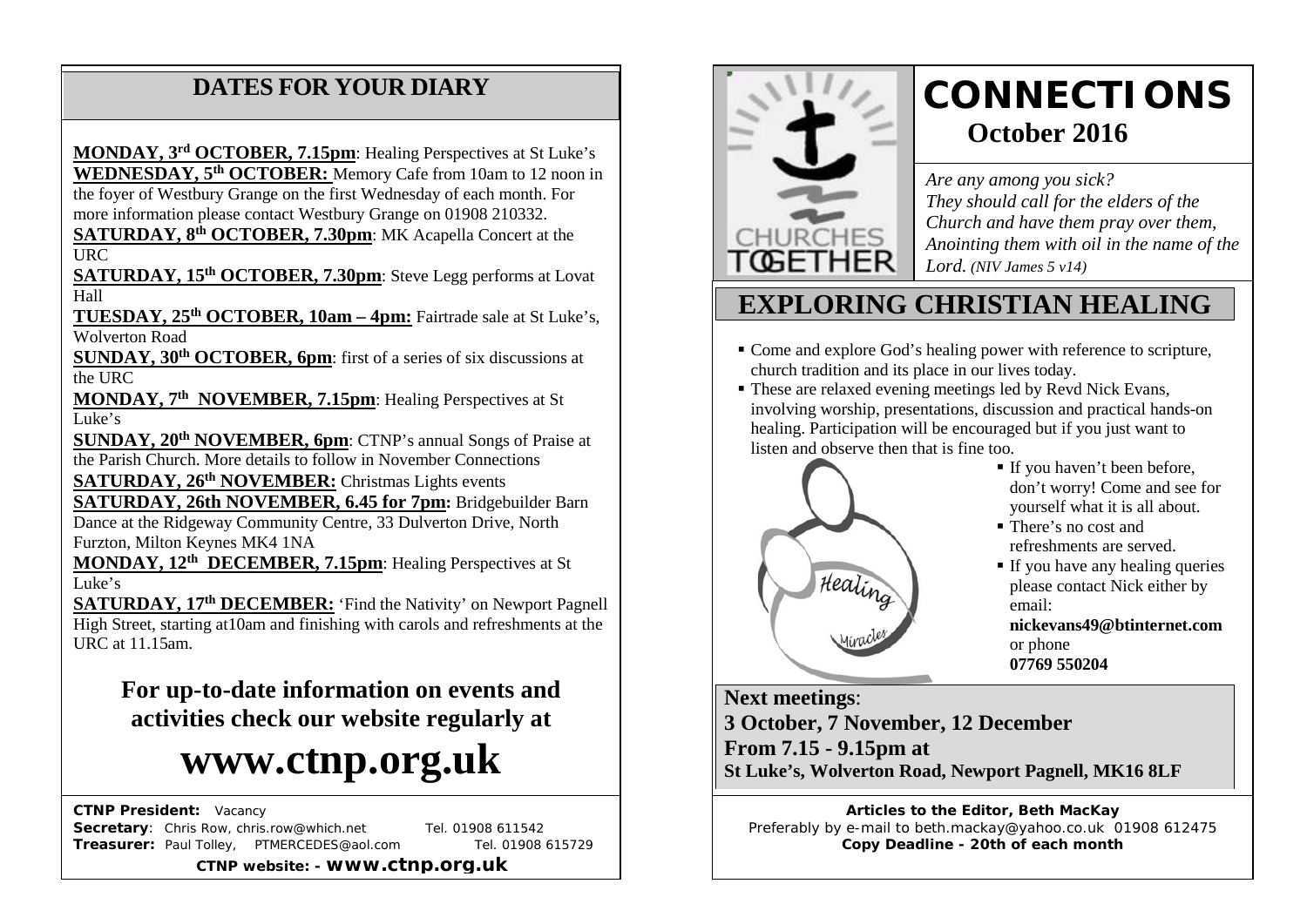#### mee **LETTER FROM A MINISTER**

At the end of August we moved over to Milton Keynes. It has been 8 years of travelling to and fro from Wellingborough. And for 7 and a half years it was fine. I fitted the travel, time away from family, worship preparation and visiting into the spaces I had and just made sure I was super organised, having with me all the stuff I needed (including food!). Some days were 8am-10pm but other days I worked at home and so it balanced out. And for 7 and a half years it was OK.

But once I knew things were going to change, my attitude to the arrangement changed. It started to be harder to plan everything and fit it in, I got lax at planning ahead and forgot things or made mistakes with meetings and I found myself thinking 'It will be easier when I live over this way….' And it got me thinking about how we adjust to life. And how we accommodate and manage and survive, as long as we have to. We are incredibly resilient, aren't we? But also it got me thinking about how we soon adjust to new normality. Since then we have moved into a new house, I have begun as the minister at a second Church (in Wolverton), my son has gone to university, my husband has gone back to part-time study and whilst one daughter has begun a PGCE, the other been told she is at risk of redundancy. It has been overwhelming and exciting all at once, and so far I am still standing and able to function!

We are human beings, created to be pilgrims, people who journey and travel on, people of change and transformation; people of relationships and connections; people of emotion and activity. Sometimes when we are faced by changes in life it can be OK, and other times it is overwhelming; it can be joyful or desperately sad. Whatever we face and however we respond, the blessing we all have as People of the Way is the love of God to sustain us. It doesn't mean that everything is going to be fine and dandy all the time, but it does mean that we are never alone and that there is always hope and whatever we face, particularly if we are part of a worshipping community too, we will find help and care from other people along the journey. And at the moment I, for one, am making full use of all these reassurances as I adjust and accommodate these new beginnings and changes!

Blessings, Revd Jenny Mills, United Reformed Church

#### **SATURDAY 15TH OCTOBER at 7.30pm STEVE LEGG**

#### **Performing live at Newport Pagnell Baptist Church**, **Lovat Hall, Newport Pagnell, MK16 0EJ**



Steve first hit the road with his unique and funny blend of dangerous escapes, comedy, daft magic and daring escapology some 23 years ago. He has performed at prestigious venues including Wembley Conference Centre, Manchester's Apollo theatre and Birmingham Indoor Arena. He will now be making his debut at NPBC.

## **Don't miss out!**

**Tickets £3 per person or family tickets £10.** 

**Tickets available from Steve Greenfield on 01908 216064 or the church office on 01908 618898.**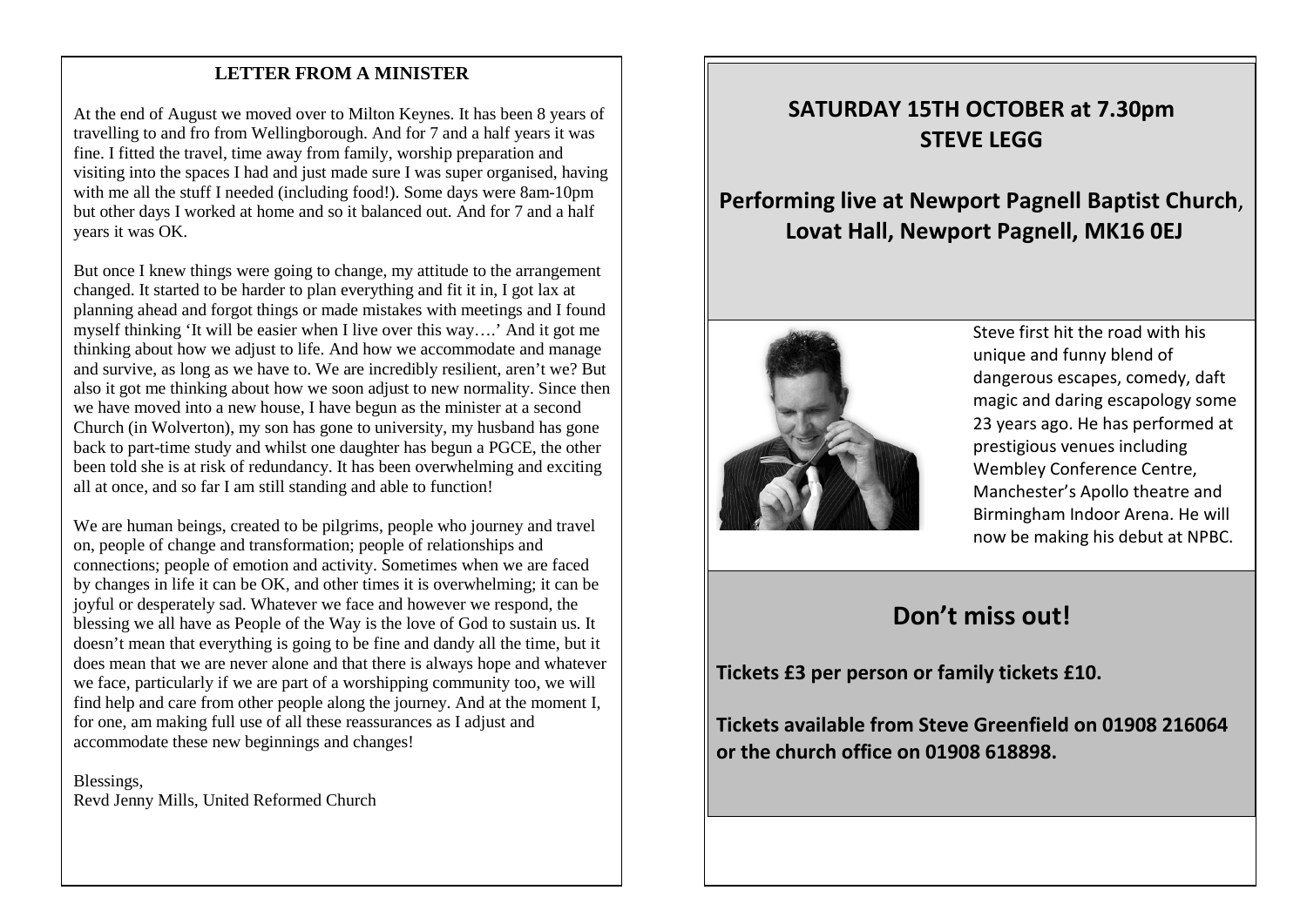

A COMMUNITY BUILDING PROJECT FOR NEWPORT PAGNELL

# **WHAT IS…..? Starting the Conversations.**

Ever wanted to understand a bit more about the Church and Christianity? **6pm for 6 weeks. Sundays 30th October, 6th, 13th , 20th, 27th November and 4th December 2016 in the United Reformed Church.**



Looking at faith and the Church, the Bible and where God is in all this. Come along and join in the discussion and ask questions! Anything you have ever wanted to ask- in a welcoming and inclusive environment.

#### **Open to everyone. You do not have to go to Church in order to come along!**